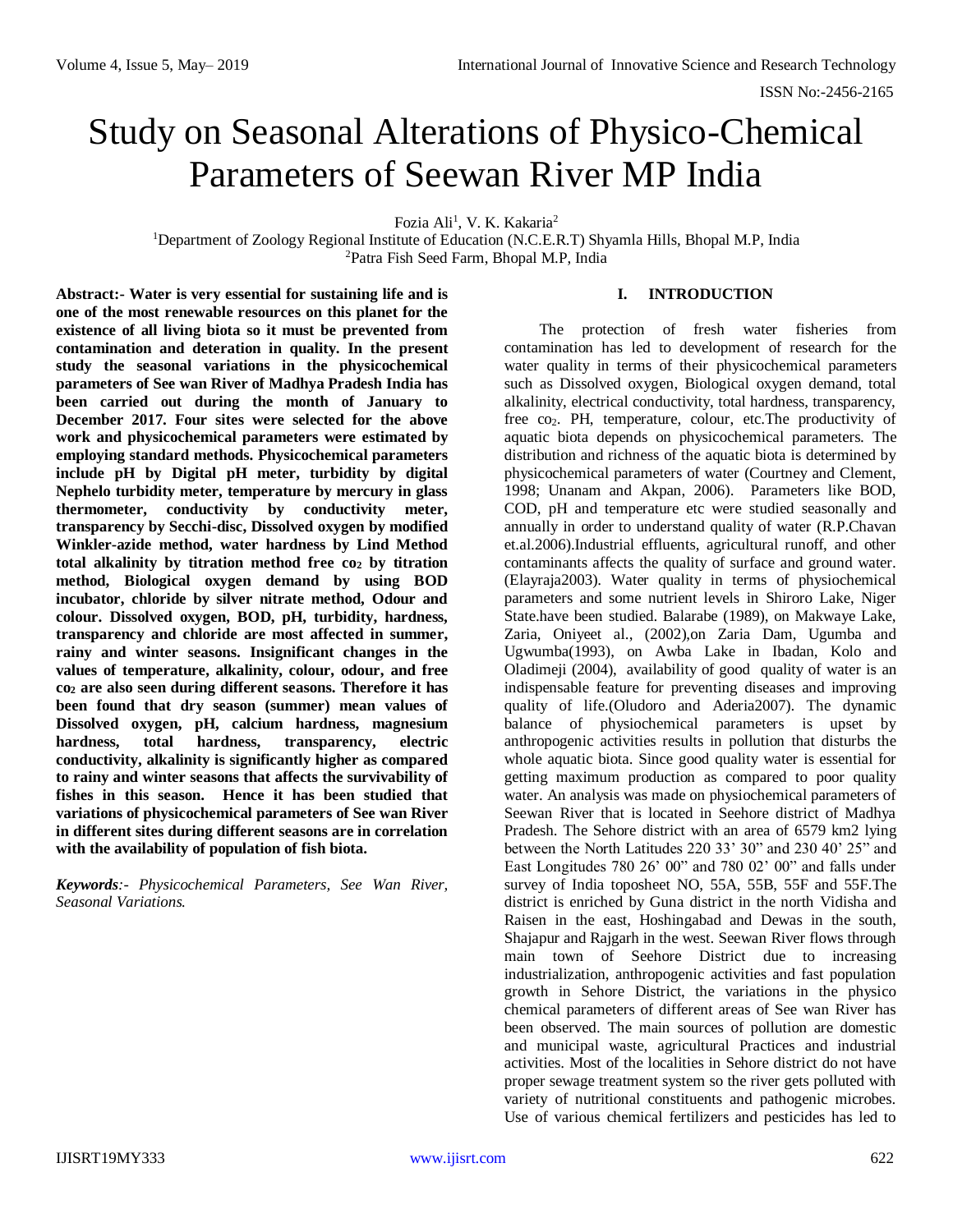ISSN No:-2456-2165

increase of nitrates, phosphates and other organic component in river Untreated effluents discharged in river have caused increased level of heavy metals. Some organic Compounds have also led to deterioration of quality of water that has great impact on aquatic biota of that water body. Also the domestic use of water like bathing, washing and cattle bathing and many localities located on the nearby banks of river discharges wastes in to the river that leads to pollution and have great impact on aquatic biota especially fishes. In the present investigation an attempt has been made to study the seasonal variations of physicochemical parameters of See wan river.

### **II. METHODOLOGY**

Water samples were collected from four sites of river flowing through seehore district in winter, summer and rainy seasons for a period of one year from [10 July to 25Augst 2017 rainy season] [20 November to 20 December 2018 winter season] [8 March to 10 April 2018 summer season]. Samples were collected in sterilized plastic bottles having one liter capacity well labeled samples were transported to lab for analysis of physicochemical parameters as per standard procedure (APHA 1998) Trivedi and Goal (1986). The sampling sites includes site1 upstream site 2 Hathi ghat site 3 mukhi ghat and site 4 is downstream and each site have 2km distance from each another. The parameters like total hardness, total alkalinity, conductivity, free co<sub>2</sub>, Dissolved oxygen, Biological oxygen demand, temperature, Ph, transparency, turbidity, chloride, colour, were analyzed by the methods (by Lind Method, by titration method, by conductivity meter EC214, by titration method, by modified Winkler-azide method by, BOD by using incubator, by mercury in glass thermometer by Digital pH meter 335 systronics, by Secchi-disc, by Silver nitrate method, by digital Nephelo turbidity meter 132.

### **III. RESULTS**

Seasonal variations in physicochemical parameters viz.,temperature, conductivity, total hardness, colour ,odour, free co<sub>2</sub>, DO, BOD, alkalinity, chloride, tranasparancy, turbidity, Ph, temperature, were recorded for a period of one year as shown in Tab 1. The temperature of river ranges between  $28.22^{\circ}$ c (winter) to  $33.07^{\circ}$ c (summer). The Ph of water was varying from 7.5 to 8.8 during the whole seasons. The odour of water was fishy during rainy and foul during dry season. The colour of water was observed green in rainy and brown in summer and winter. The electric conductivity of water sample was observed high in dry season 124.55mhos/cm as compared to rainy 110.22mhos/cm and winter 98.77mhos/cm the total; hardness varies between 190.56 to 449.64mg/l. the value of calcium hardness and magnesium hardness ranges from 100 to 170.33 and 100.10 to 308.44 mg/l.the turbidity varies from 100.11 to 220.44 during the study period.

The value of chloride ranges from 115.90 to 198.78 mg/l the alkalinity varies from 300.87 to 540.67 mg/l. the transparency ranges between 8.9 to 24.5m .the Dissolved oxygen ranges between 2.64 to 8.771 among the all values it was observed maximum in rainy and minimum in dry season. The Biochemical oxygen demand ranges between 6.99 to15.33 and was maximum in dry season and minimum in rainy.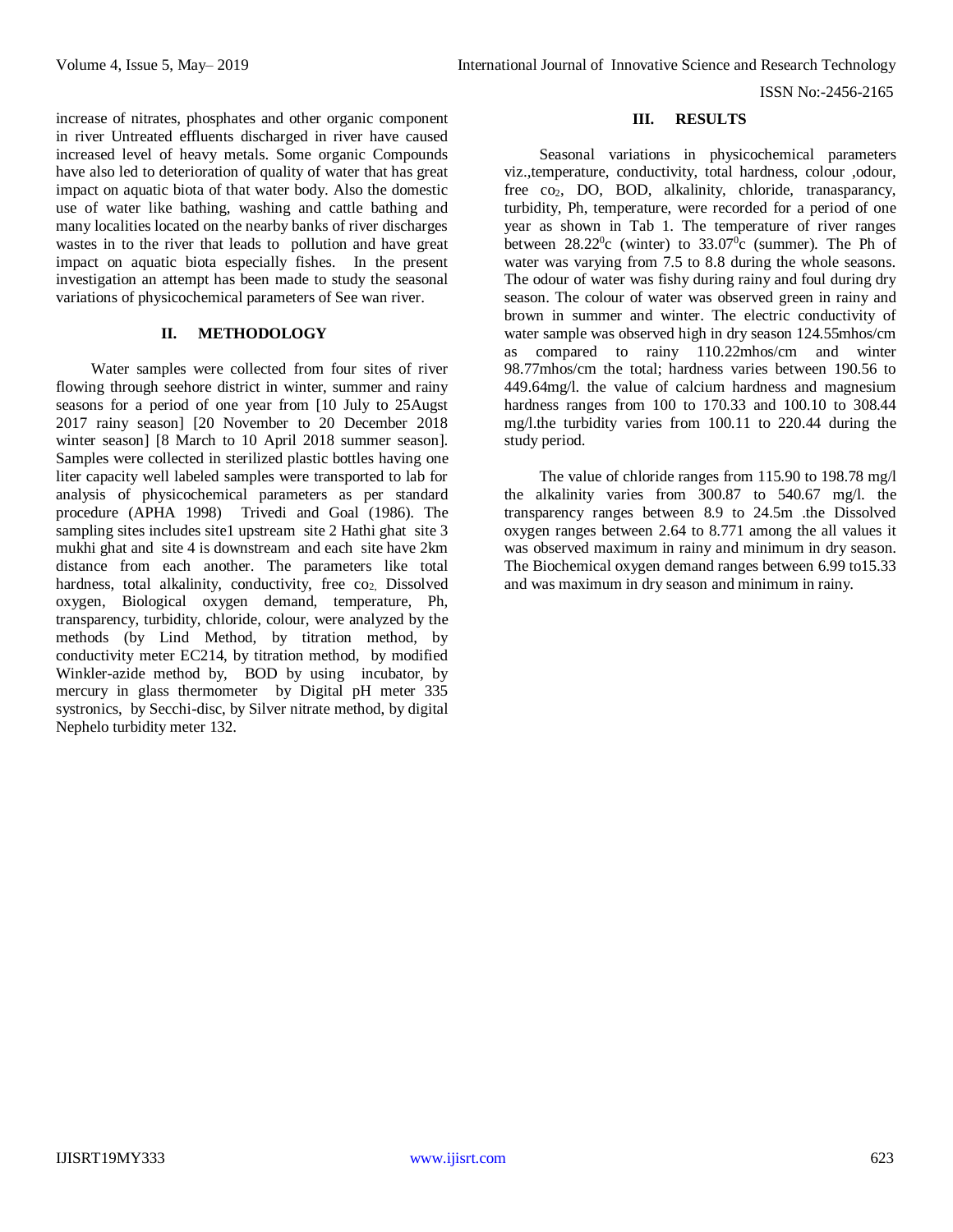ISSN No:-2456-2165

| Parameters                | Seasons                | P <sub>1</sub>   | P2              | P <sub>3</sub>         | P4              | Min             | Max             |
|---------------------------|------------------------|------------------|-----------------|------------------------|-----------------|-----------------|-----------------|
| Tempt °C                  | <b>RS</b>              | 25.84            | 28.45           | 30.43                  | 23.67           | 20.55           | 30.84           |
|                           | $\overline{\text{SS}}$ | 34.23            | 30.43           | 35.45                  | 33.47           | 20.55           | 30.84           |
|                           | <b>WS</b>              | 26.33            | 28.67°C         | $29.54^{\circ}$ C      | 23.53           | 20.55           | 30.84           |
| Odour                     | RS                     | Fishy            | Fishy           | Fishy                  | Fishy           | fishy           | Fishy           |
|                           | SS                     | Foul             | Foul            | Foul                   | Foul            | fishy           | Fishy           |
|                           | <b>WS</b>              | Foul             | Foul            | Fishy                  | Foul            | fishy           | Fishy           |
| Colour                    | RS                     | Greenish         | Greenish        | Greenish               | Greenish        | Greenish        | Greenish        |
|                           | $\overline{\text{SS}}$ | <b>Brownish</b>  | <b>Brownish</b> | <b>Brownish</b>        | <b>Brownish</b> | <b>Brownish</b> | <b>Brownish</b> |
|                           | <b>WS</b>              | Greenish         | <b>Brownish</b> | Greenish               | Brownish        | <b>Brownish</b> | Brownish        |
| Conductivity              | RS                     | 124.55           | 120.55          | 124.55                 | 125.43          | 100             | 110             |
| mhos/cm                   | <b>WS</b>              | 125.22           | 110.22          | 99.55                  | 105.55          | 100             | 110             |
|                           | $\overline{\text{SS}}$ | 95.33            | 94.66           | 98.77                  | 98.67           | 100             | 110             |
| hardness<br>Total<br>mg/1 | RS                     | 212.22           | 154.66          | 248.44                 | 149.64          | 30.55           | 180.55          |
|                           | <b>WS</b>              | 398.76           | 400.55          | 400.89                 | 328.77          | 30.55           | 180.55          |
|                           | $\overline{\text{SS}}$ | 200.54           | 190.56          | 298.11                 | 150.66          | 30.55           | 180.55          |
| Calcium mg/l              | RS                     | 160.11           | 180.32          | 180.32                 | 170.33          | 75.22           | 150.50          |
|                           | <b>WS</b>              | 160.53           | 140.33          | 140.53                 | 120.33          | 75.22           | 150.50          |
|                           | $\overline{\text{SS}}$ | 100.44           | 80.33           | 100.11                 | 110.33          | 75.22           | 150.50          |
| Magnesium mg/l            | RS                     | 252.11           | 274.34          | 288.22                 | 258.44          | 20.56           | 200.77          |
|                           | <b>WS</b>              | 238.23           | 260.22          | 260.46                 | 308.44          | 20.56           | 200.77          |
|                           | $\overline{\text{SS}}$ | 100.10           | 110.23          | 198.00                 | 140.33          | 20.56           | 200.77          |
| Turbidity mg/l            | RS                     | 20.33            | 20.44           | 40.89                  | 45.78           | 30.55           | 40.44           |
|                           | <b>WS</b>              | 90.11            | 100.65          | 60.87                  | 65.88           |                 |                 |
|                           | $\overline{\text{SS}}$ | 43.11            | 20.60           | 33.81                  | 45.81           | 30.55           | 40.44           |
| Free co2 mg/l             | RS                     | 0.03             | 0.01            | 0.05                   | 0.09            | 0.3             | 0.3             |
|                           | <b>WS</b>              | $\rm{NF}$        | 1.00            | 0.5                    | 0.5             | 0.3             | 0.3             |
|                           | SS                     | $\rm{NF}$        | 0.5             | $\overline{\text{NF}}$ | 0.2             | 0.3             | 0.3             |
| Alkalinity mg/l           | $\overline{\text{SS}}$ | 140.67           | 300.56          | 380.34                 | 380.77          | 50              | 300             |
|                           | <b>WS</b>              | 300.87           | 120.78          | 20.99                  | 30.66           | 50              | 300             |
|                           | RS                     | 20.66            | 40.55           | 20.11                  | 80.88           | $\overline{50}$ | 300             |
| Ph                        | $\overline{\text{SS}}$ | 5.8              | 8.5             | 5.6                    | 8.5             | 6.5             | 8.5             |
|                           | <b>WS</b>              | 7.5              | 8.4             | 8.3                    | 7.5             | 6.5             | 8.5             |
|                           | RS                     | $\overline{3.5}$ | 7.8             | 7.9                    | 4.5             | 6.5             | 8.5             |
| $D/O$ mg/l                | RS                     | 2.56             | 3.80            | 4.78                   | 6.15            | 5               | 10              |
|                           | <b>WS</b>              | 5.88             | 4.77            | 4.66                   | 6.44            | $\overline{5}$  | 10              |
|                           | SS                     | 2.67             | 4.78            | 4.77                   | 3.56            | $\overline{5}$  | 10              |
| $BOD$ mg/l                | <b>WS</b>              | 15.11            | 14.25           | 14.20                  | 15.21           | 10              | 10              |
|                           | <b>WS</b>              | 14.12            | 15.22           | 15.33                  | 11.67           | 10              | 10              |
|                           | RS                     | 8.56             | 7.55            | 6.54                   | 6.99            | 10              | 10              |
| $C1$ mg/l                 | RS                     | 89.94            | 69.97           | 98.78                  | 72.90           | 31.55           | 50.55           |
|                           | <b>WS</b>              | 23.87            | 45.90           | 35.80                  | 45.67           | 31.55           | 50.55           |
|                           | SS                     | 45.89            | 90.90           | 80.90                  | 95.90           | 31.55           | 50.55           |
| Transparency              | RS                     | 30.0             | 35.6            | 30.9                   | 34.5            | 20.10           | 35.5            |
| (m)                       | <b>WS</b>              | 10.9             | 12.9            | 11.8                   | 9.7             | 20.10           | 35.5            |
|                           | <b>SS</b>              | 8.9              | 10.7            | 9.6                    | 7.6             | 20.10           | 35.5            |

Table 1:- 1<sup>ST</sup> YEAR:- Differential Distribution of physicochemical parameters of See wan river and minimum and maximum values of parameters for aquatic fishes.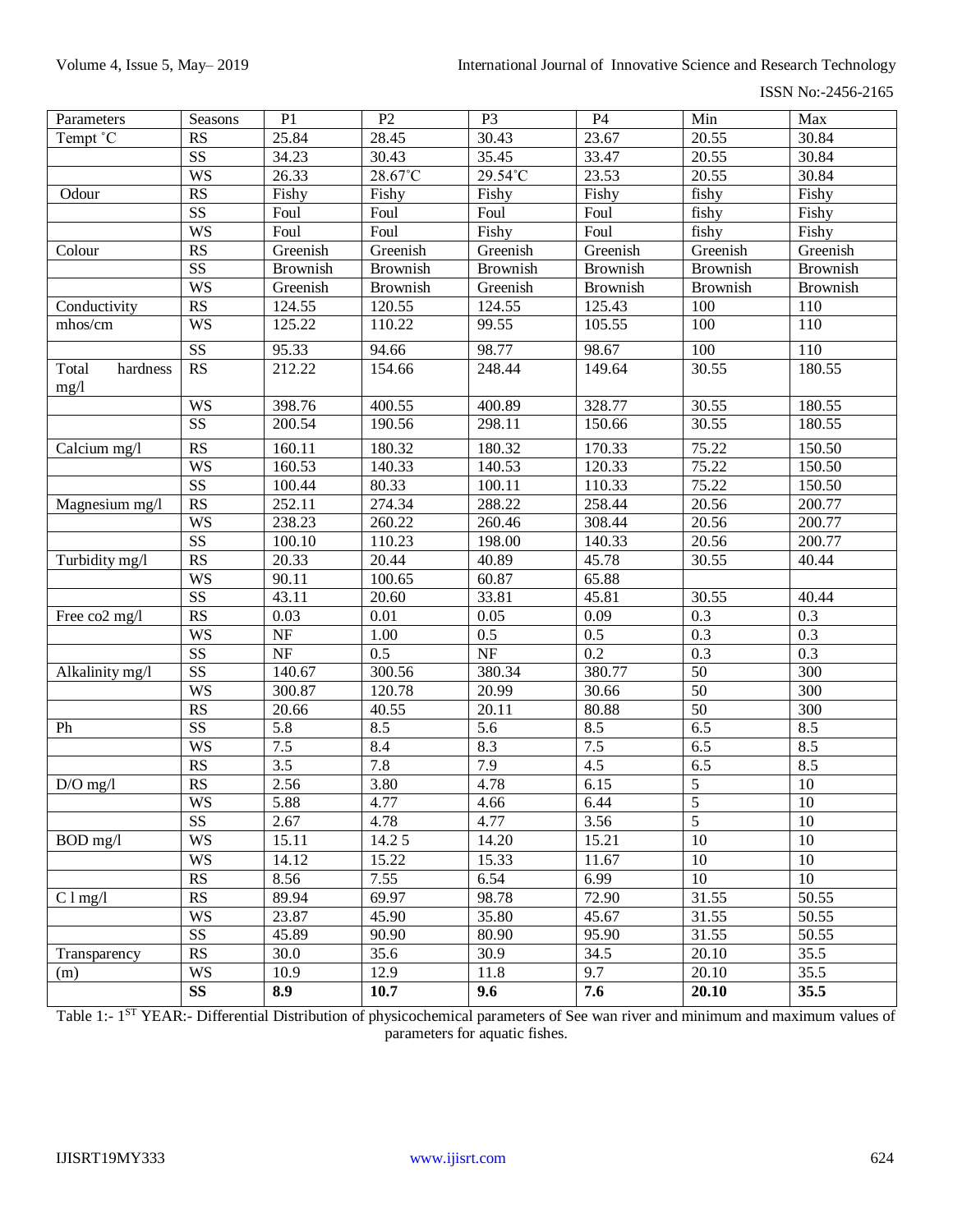ISSN No:-2456-2165

| Parameters                | Seasons                | S1                       | S2                     | S <sub>3</sub>  | <b>S4</b>          | Min              | Max              |
|---------------------------|------------------------|--------------------------|------------------------|-----------------|--------------------|------------------|------------------|
| Tempt °C                  | <b>RS</b>              | 28.44                    | 24.12                  | 22.23           | 25.45              | 20.55            | 30.84            |
|                           | SS                     | 32.20                    | 35.30                  | 33.45           | 30.17              | 20.55            | 30.84            |
|                           | <b>WS</b>              | 14.23                    | 15.17°C                | 19.51°C         | 18.22              | 20.55            | 30.84            |
| Odour                     | RS                     | Foul                     | Fishy                  | Foul            | Foul               | fishy            | Fishy            |
|                           | SS                     | Foul                     | fishy                  | Foul            | Foul               | fishy            | Fishy            |
|                           | <b>WS</b>              | Foul                     | Foul                   | Fishy           | fishy              | fishy            | Fishy            |
| Colour                    | RS                     | Greenish                 | Greenish               | Greenish        | <b>Brownish</b>    | Greenish         | Greenish         |
|                           | $\overline{\text{SS}}$ | Greenish                 | Greenish               | <b>Brownish</b> | <b>Brownish</b>    | <b>Brownish</b>  | <b>Brownish</b>  |
|                           | <b>WS</b>              | Greenish                 | Brownish               | Greenish        | <b>Brownish</b>    | Brownish         | <b>Brownish</b>  |
| Conductivity              | RS                     | 123.15                   | 120.25                 | 122.51          | 124.33             | 100              | 110              |
| mhos/cm                   | <b>WS</b>              | 115.12                   | 111.12                 | 95.34           | 98.25              | 100              | 110              |
|                           | SS                     | 93.13                    | 92.56                  | 95.18           | $\overline{98.33}$ | 100              | 110              |
|                           |                        |                          |                        |                 |                    |                  |                  |
| Total<br>hardness<br>mg/1 | RS                     | 185.10                   | 190.56                 | 200.4           | 229.33             | 30.55            | 180.55           |
|                           | <b>WS</b>              | 95.74                    | 100.15                 | 90.99           | 105.77             | 30.55            | 180.55           |
|                           | $\overline{\text{SS}}$ | 98.54                    | 190.16                 | 198.19          | 250.33             | 30.55            | 180.55           |
| Calcium mg/l              | <b>RS</b>              | 140.31                   | 130.32                 | 190.52          | 170.93             | 75.22            | 150.50           |
|                           | <b>WS</b>              | 60.13                    | 50.13                  | 50.53           | 20.33              | 75.22            | 150.50           |
|                           | $\overline{\text{SS}}$ | 90.54                    | 80.13                  | 100.51          | 95.93              | 75.22            | 150.50           |
| Magnesium mg/l            | $\overline{\text{RS}}$ | 250.55                   | 280.99                 | 290.29          | 299.54             | 20.56            | 200.77           |
|                           | <b>WS</b>              | 228.13                   | 210.52                 | 290.86          | 300.44             | 20.56            | 200.77           |
|                           | SS                     | 10.15                    | 9.83                   | 13.00           | 15.33              | 20.56            | 200.77           |
| Turbidity mg/l            | RS                     | 80.23                    | 120.40                 | 55.88           | 45.11              | 30.55            | 40.44            |
|                           | <b>WS</b>              | 15.10                    | 20.65                  | 60.47           | 65.38              | 30.55            | 40.44            |
|                           | SS                     | 23.11                    | 21.60                  | 16.81           | 16.81              | 30.55            | 40.44            |
| Free co2 mg/l             | RS                     | 1.01                     | 1.02                   | 2.09            | 1.09               | 0.3              | 0.3              |
|                           | <b>WS</b>              | $\ensuremath{\text{NF}}$ | $\overline{\text{NF}}$ | 1.5             | 1.5                | $\overline{0.3}$ | $\overline{0.3}$ |
|                           | SS                     | $\ensuremath{\text{NF}}$ | 1.5                    | 0.5             | NF                 | 0.3              | 0.3              |
| Alkalinity mg/l           | SS                     | 420.55                   | 200.59                 | 350.31          | 180.17             | 50               | 300              |
|                           | <b>WS</b>              | 300.87                   | 440.18                 | 440.13          | 310.16             | $\overline{50}$  | 300              |
|                           | RS                     | 30.16                    | 30.15                  | 20.19           | 50.11              | $\overline{50}$  | 300              |
| Ph                        | SS                     | $8.8\,$                  | 8.5                    | 9.6             | 9.5                | 6.5              | 8.5              |
|                           | <b>WS</b>              | $7.5$                    | 7.4                    | 7.3             | 8.5                | 6.5              | 8.5              |
|                           | <b>RS</b>              | 3.5                      | 4.8                    | 3.9             | 4.5                | 6.5              | 8.5              |
| $D/O$ mg/l                | RS                     | 2.55                     | 5.90                   | 3.78            | 1.55               | $\overline{5}$   | 10               |
|                           | <b>WS</b>              | 3.11                     | 3.55                   | 2.11            | 4.34               | $\overline{5}$   | 10               |
|                           | $\overline{\text{SS}}$ | 3.65                     | 1.75                   | 4.17            | 3.96               | $\overline{5}$   | 10               |
| BOD mg/l                  | RS                     | 18.10                    | 15.18                  | 19.10           | 15.11              | $10\,$           | 10               |
|                           | <b>WS</b>              | 15.10                    | 19.20                  | 18.23           | 19.97              | $10\,$           | 10               |
|                           | SS                     | 10.16                    | 11.15                  | 15.50           | 16.39              | 10               | 10               |
| $C \ln \frac{m}{2}$       | RS                     | 110.24                   | 69.87                  | 98.18           | 72.10              | 31.55            | 50.55            |
|                           | <b>WS</b>              | 120.15                   | 135.10                 | 115.40          | 125.17             | 31.55            | 50.55            |
|                           | SS                     | 125.89                   | 110.90                 | 113.90          | 114.90             | 31.55            | 50.55            |
| Transparency              | RS                     | 39.1                     | 32.6                   | 38.2            | 28.5               | 20.10            | 35.5             |
| (m)                       | <b>WS</b>              | 11.9                     | 13.9                   | 12.8            | 19.7               | 20.10            | 35.5             |
|                           | $\overline{\text{SS}}$ | 18.9                     | 20.9                   | 19.6            | 17.6               | 20.10            | 35.5             |

Table 2:-  $2^{ND}$  YEAR Differential Distribution of physicochemical parameters of See wan river and minimum and maximum values of parameters for aquatic fishes